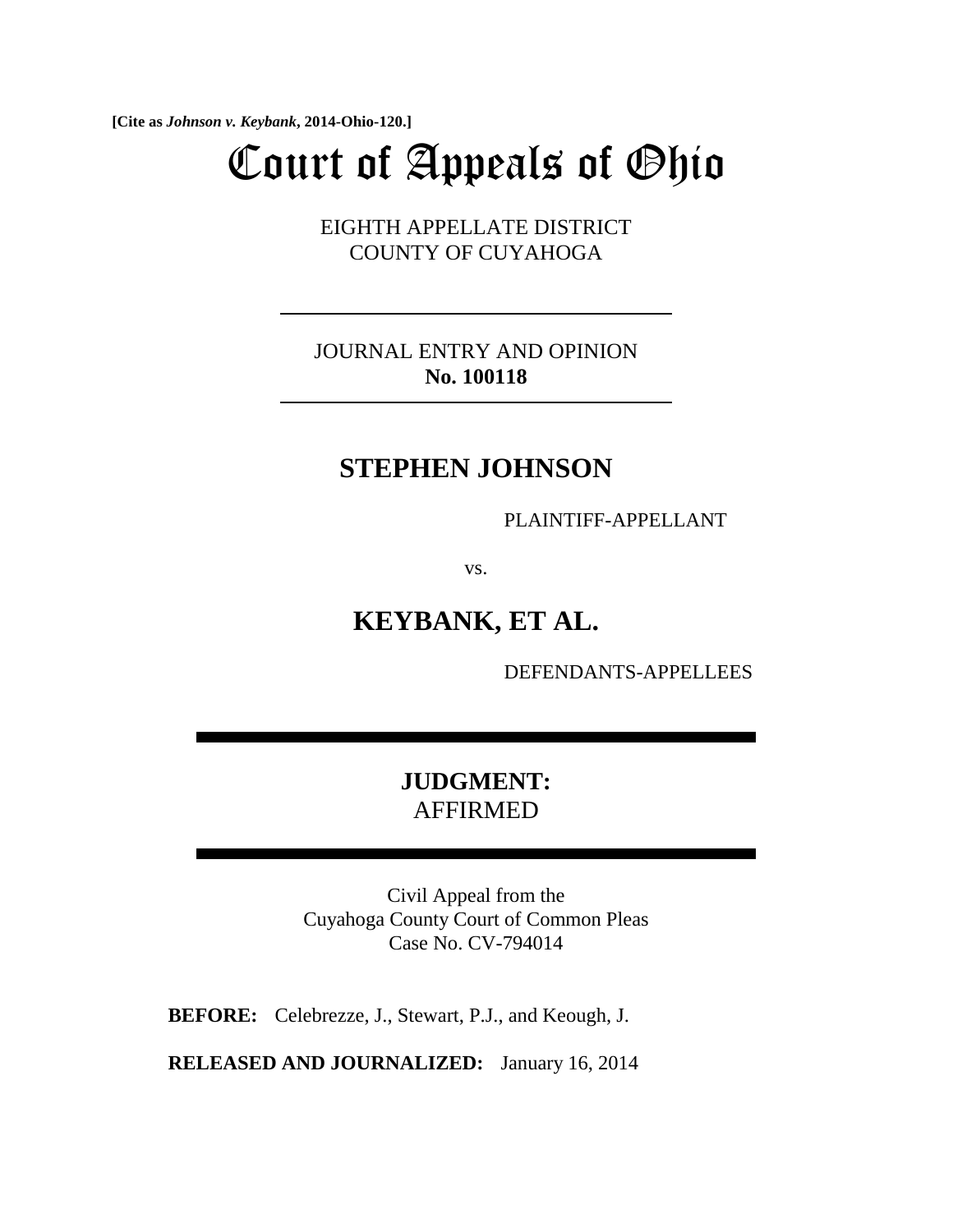## **FOR APPELLANT**

Stephen Johnson, pro se P.O. Box 202013 Cleveland, Ohio 44120

## **ATTORNEYS FOR APPELLEES**

Amanda J. Martinsek Marquettes D. Robinson Thacker Martinsek, L.P.A. 2330 One Cleveland Center 1375 East 9th Street Cleveland, Ohio 44114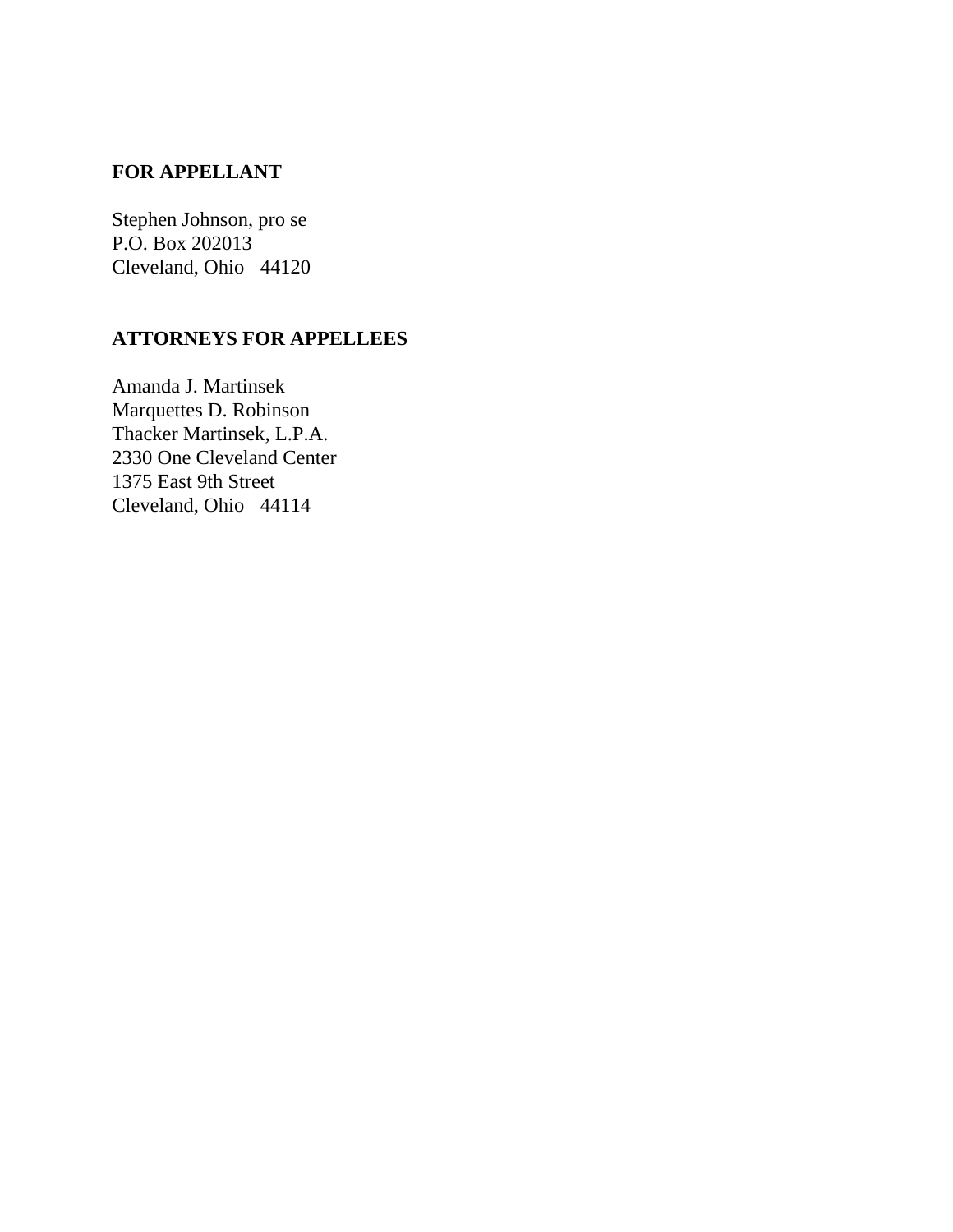## FRANK D. CELEBREZZE, JR., J.:

**{¶1}** Plaintiff-appellant, Stephen Johnson ("appellant"), appeals the judgment of the common pleas court dismissing his complaint against defendant-appellee, KeyBank N.A., et al. ("KeyBank"), pursuant to Civ.R. 12(C). After a careful review of the record and relevant case law, we affirm the trial court's judgment.

#### **I. Factual and Procedural History**

**{¶2}** On July 12, 2011, appellant notified KeyBank that he was being reported to ChexSystems, a consumer reporting agency, for an amount allegedly due on a KeyBank account. On July 26, 2011, after due inquiry and discovery that an error had been made, KeyBank removed the reference regarding appellant from ChexSystems as well as any notations of alleged debt owed by appellant. Although the error was remedied, appellant sent two pieces of correspondence to KeyBank requesting monetary compensation. KeyBank declined to provide any compensation to appellant.

**{¶3}** On October 22, 2012, appellant, acting pro se, filed a three-count complaint in the Cuyahoga County Court of Common Pleas alleging that KeyBank conducted an "unauthorized inquiry" and "illegally" reported him to ChexSystems. Appellant claimed that in doing so, KeyBank had been "negligent, grossly negligent, wanton, careless and unlawful." Appellant further raised a number of state law causes of action, including identity theft, libel, and conspiracy to defraud. Appellant contends that KeyBank's actions have caused him damages, including, but not limited to, attorney fees, humiliation, and mental distress.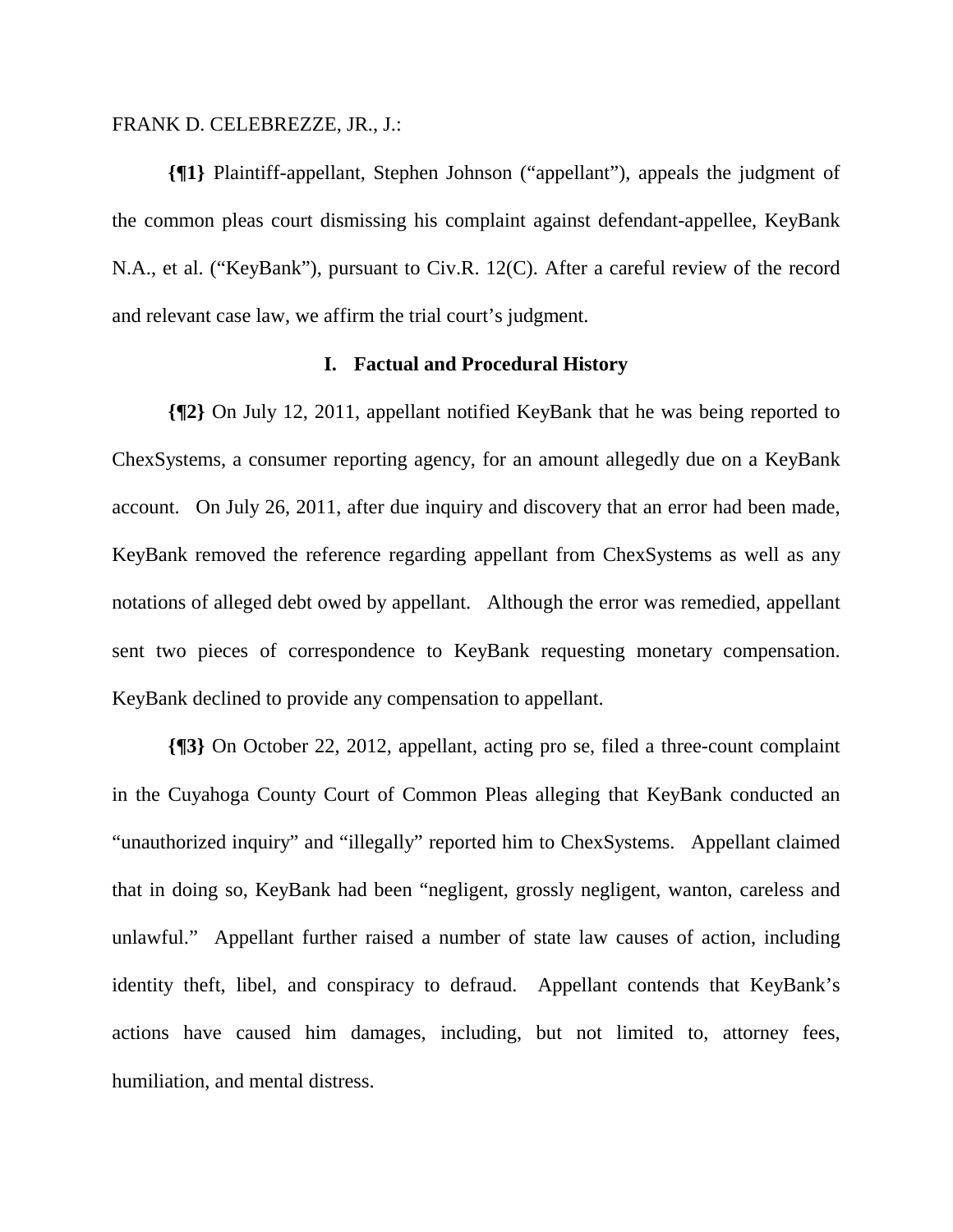**{¶4}** On December 14, 2012, KeyBank timely removed the action to federal district court, pursuant to 28 U.S.C. 1441, on the ground that, although the complaint did not state a federal cause of action, appellant's claim arose under the Fair Credit Reporting Act ("FCRA"), 15 U.S.C. 1681.

**{¶5}** On January 29, 2013, KeyBank filed a motion for judgment on the pleadings, which was denied by the district court on April 30, 2013, for lack of federal subject-matter jurisdiction. The case was remanded to the common pleas court on May 1, 2013. On May 17, 2013, KeyBank refiled its motion for judgment on the pleadings with the common pleas court. On June 18, 2013, the court granted KeyBank's motion and dismissed appellant's complaint as a matter of law.

**{¶6}** Appellant appeals the judgment of the trial court, pro se, raising one assignment of error for review:

I. The [trial court] erred in failing to consider all the facts past, present, and future, to determine the damages caused by Keybank, N.A., et al., based on appellant's original complaint.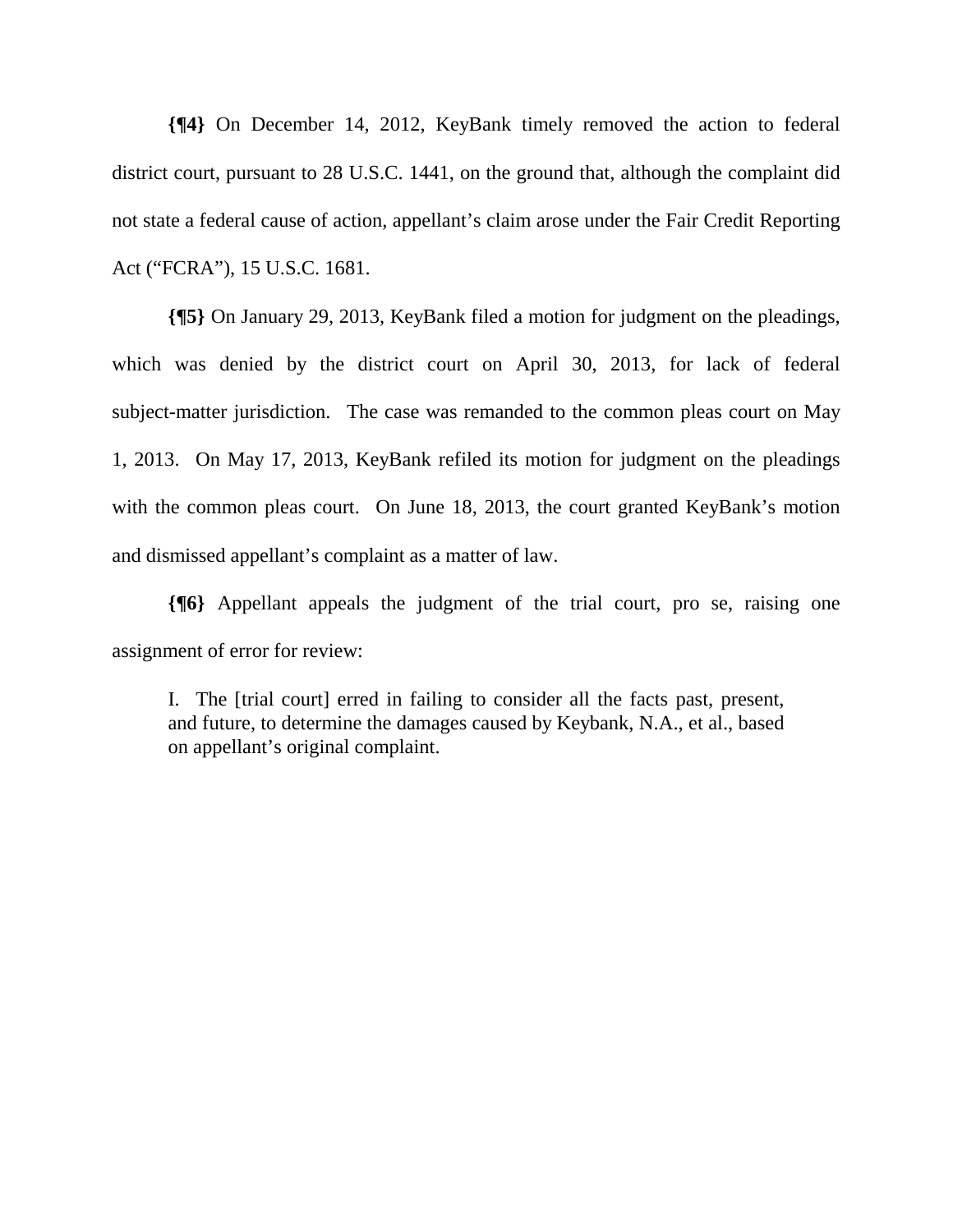#### **II. Law and Analysis**

#### **A. Civil Rule 12(C)**

**{¶7}** In his sole assignment of error, appellant argues that the trial court erred in dismissing his complaint pursuant to Civ.R. 12(C).

**{¶8}** We review a ruling on a motion for judgment on the pleadings de novo. *Coleman v. Beachwood*, 8th Dist. Cuyahoga No. 92399, 2009-Ohio-5560, ¶ 15. Motions for judgment on the pleadings are governed by Civ.R. 12(C), which states: "After the pleadings are closed but within such time as not to delay the trial, any party may move for judgment on the pleadings." Unlike a motion for summary judgment where the parties are permitted to submit certain evidentiary materials for the court's review, the determination of a motion for judgment on the pleadings is restricted solely to the allegations in the pleadings and any writings attached to the complaint. *Peterson v. Teodosio*, 34 Ohio St.2d 161, 165-166, 297 N.E.2d 113 (1973).

**{¶9}** Civ.R. 12(C) requires a determination that no material factual issues exist and that the movant is entitled to judgment as a matter of law. *Burnside v. Leimbach*, 71 Ohio App.3d 399, 403, 594 N.E.2d 60 (10th Dist.1991).

**{¶10}** Under Civ.R. 12(C), dismissal is appropriate where a court (1) construes the material allegations in the complaint, with all reasonable inferences to be drawn therefrom, in favor of the nonmoving party as true, and (2) finds beyond doubt, that the plaintiff could prove no set of facts in support of his claim that would entitle him to relief.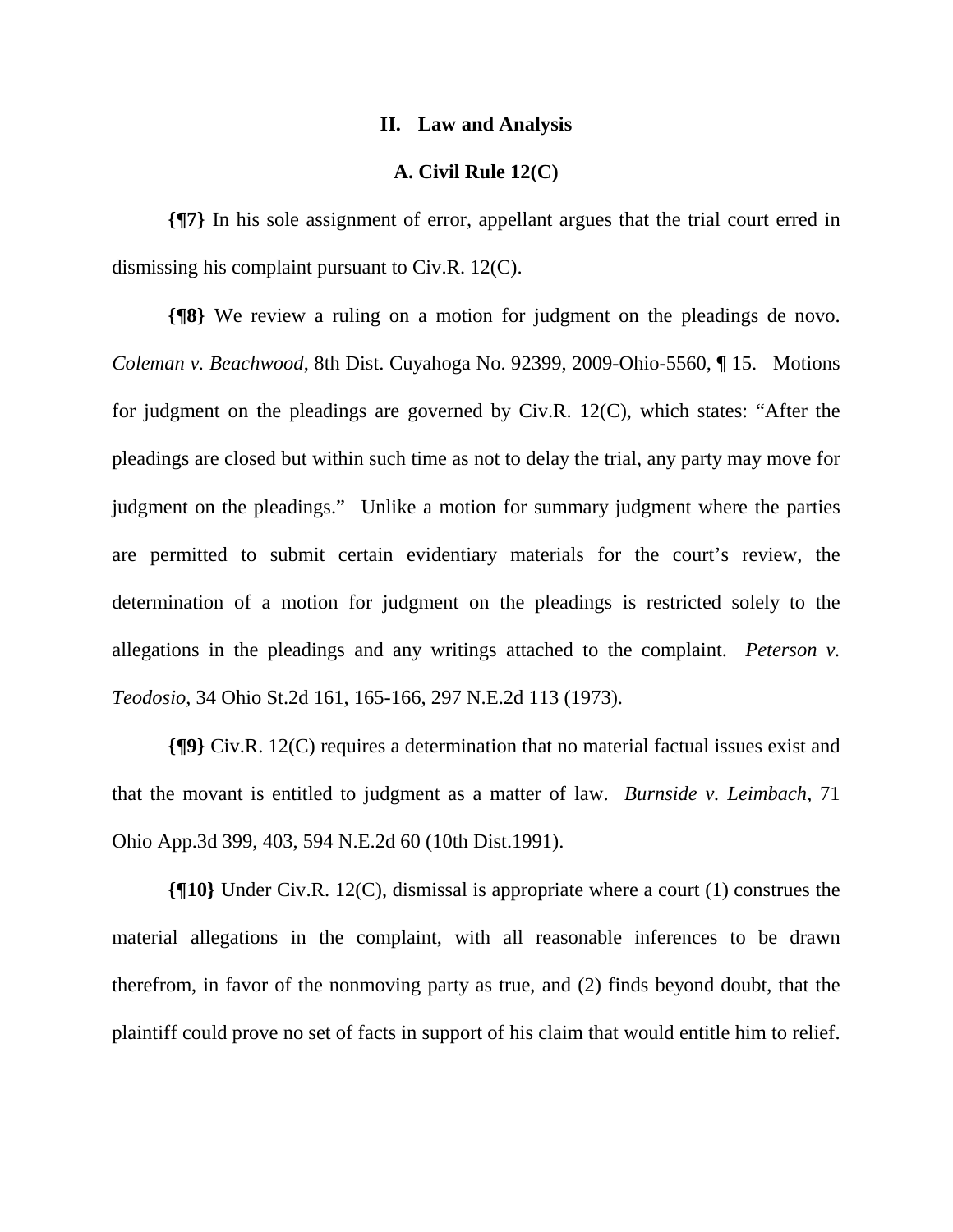*State ex rel. Midwest Pride IV, Inc. v. Pontious*, 75 Ohio St.3d 565, 570, 664 N.E.2d 931 (1996).

**{¶11}** Thus, the granting of judgment on the pleadings is only appropriate where the plaintiff has failed to allege a set of facts that, if true, would establish the defendant's liability. *Chromik v. Kaiser Permanente*, 8th Dist. Cuyahoga No. 89088, 2007-Ohio-5856, ¶ 8, citing *Walters v. First Natl. Bank of Newark*, 69 Ohio St.2d 677, 433 N.E.2d 608 (1982).

#### **B. Fair Credit Reporting Act (Count 1)**

**{¶12}** In the case at hand, Count 1 of appellant's complaint is premised on the allegation that KeyBank improperly reported him to ChexSystems. ChexSystems is a consumer reporting agency governed by the Fair Credit Reporting Act ("FCRA"), 15 U.S.C. 1681 et seq., and enforced by the Federal Trade Commission. *See Donovan v. Bank of Am.*, 574 F.Supp.2d 192 (D.Me., 2008).

**{¶13}** Congress enacted the FCRA in 1968 to promote "efficiency in the nation's banking system and to protect consumer privacy." 15 U.S.C. 1681(a). "The FCRA is aimed at protecting consumers from inaccurate information in consumer reports and at the establishment of credit reporting procedures that utilize correct, relevant and up-to-date information in a confidential and responsible manner." *Jones v. Federated Fin. Res. Corp*., 144 F.3d 961, 965 (6th Cir.1998); *see also Stafford v. Cross Country Bank*, 262 F.Supp.2d 776, 781-782 (W.D. Ky.2003).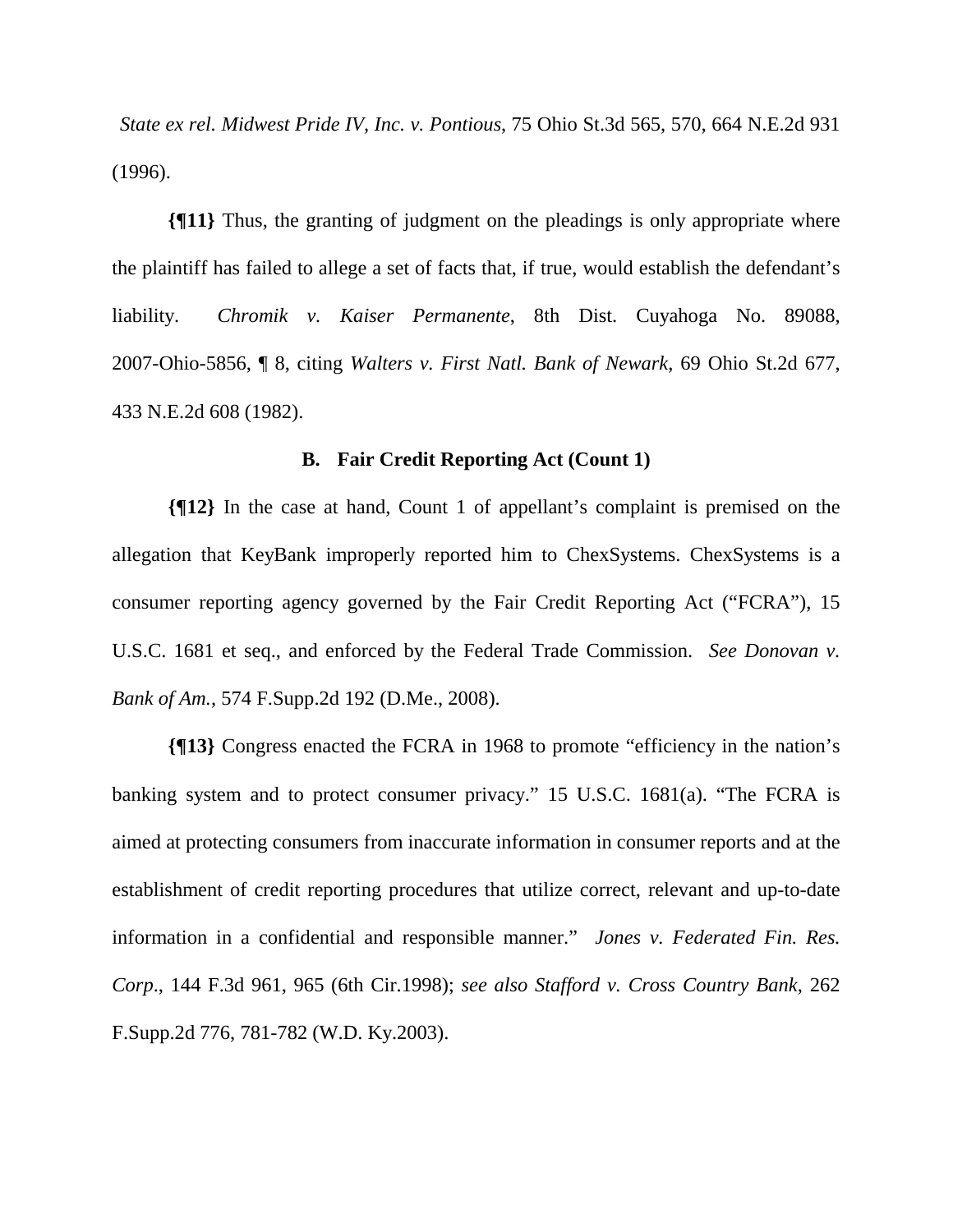**{¶14}** In order to protect consumers from the harm that can result when inaccurate information is disseminated into their credit reports, the FCRA prescribes specific duties on three types of entities: (1) consumer reporting agencies; (2) users of consumer reports; and (3) furnishers of information to consumer reporting agencies. *Stafford* at 782. In this case, KeyBank acted as a furnisher of information to a consumer reporting agency.

The FCRA imposes two duties on furnishers of information, codified at 15 U.S.C. §§ 1681s-2(a) and (b). The category of duties in subsection (a) relates to the furnishers' duty to report accurate information and their ongoing duty to correct inaccurate information \* \* \*. The category of duties in subsection (b) governs the furnishers' duty once notice is received from a credit reporting agency that there is a dispute as to the completeness or accuracy of the information provided to that reporting agency. *Redhead v. Winston & Winston, P.C.*, S.D.N.Y. No. 01 Civ 11475, \*4 (Sept. 20, 2002).

**{¶15}** While the FCRA does prohibit furnishers from reporting inaccurate information, enforcement of that duty resides exclusively with federal and state agencies. *See* 15 U.S.C. 1681s-2(a). As recognized in *Ruggiero v. Kavlich*, 411 F.Supp.2d 734 (N.D.Ohio 2005), there is no private cause of action available to a consumer under the FCRA for this type of erroneous reporting. *Id*. at 736; *see also Lang v. TCF Natl. Bank*, 338 Fed.Appx. 541, 544 (7th Cir.2009) ("Section 1681s-2(c) specifically exempts violations of [section] 1681s-2(a) from private civil liability; only the Federal Trade Commission can initiate a suit under that section"). Accordingly, the trial court properly determined that Count 1 of appellant's complaint failed to state a claim under the FCRA.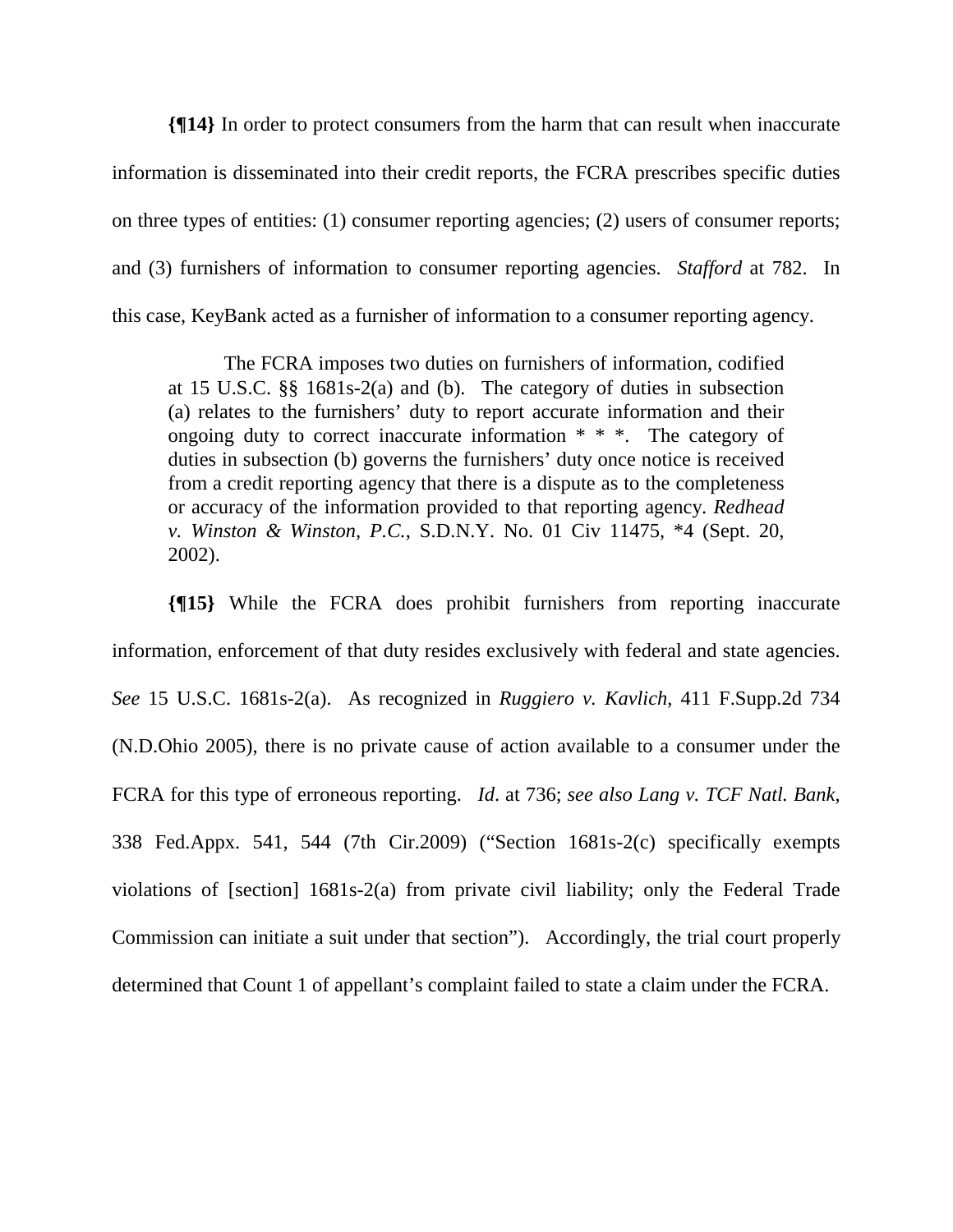## **C. State Claims for Identity Theft, Libel, and Conspiracy to Defraud (Counts 2 and 3)**

**{¶16}** With respect to appellant's allegations of "identity theft" pursuant to R.C. 2913.49,<sup>1</sup> libel pursuant to R.C. 2739.01, and conspiracy to defraud, we find that such claims are preempted by the FCRA.

**{¶17}** The FCRA contains two provisions preempting state law. The provision pertinent to the resolution of this case preempts any state claim "with respect to any subject matter regulated under \* \* \* [15 U.S.C. 1681s-2] relating to the responsibilities of persons who furnish information to consumer reporting agencies." 15 U.S.C.  $1681t(b)(1)(F)$ . Thus, to the extent appellant's state law claims relate to KeyBank's duty to furnish accurate information to credit reporting agencies, they are preempted. *Bryan v. Bank of Am. Home Loans Servicing, L.P.*, N.D. Ohio No. 3:10 CV 959, 2011 U.S. Dist. LEXIS 131164 (Nov. 14, 2011).

**{¶18}** A careful review of appellant's complaint reveals that the sole factual underpinning of his allegations against KeyBank relate to its erroneous reporting to ChexSystems. Appellant does not allege any other improper conduct by KeyBank. Thus, the allegations raised in Counts 2 and 3 of appellant's complaint relate specifically to KeyBank's duty to furnish accurate information to credit reporting agencies. Under the plain language of section  $1861t(b)(1)(F)$  of the FCRA, these state law claims are

1

<sup>&</sup>lt;sup>1</sup> Appellant incorrectly references R.C. 2913.49 as "Identity Theft." The statute's title is "Identity Fraud."